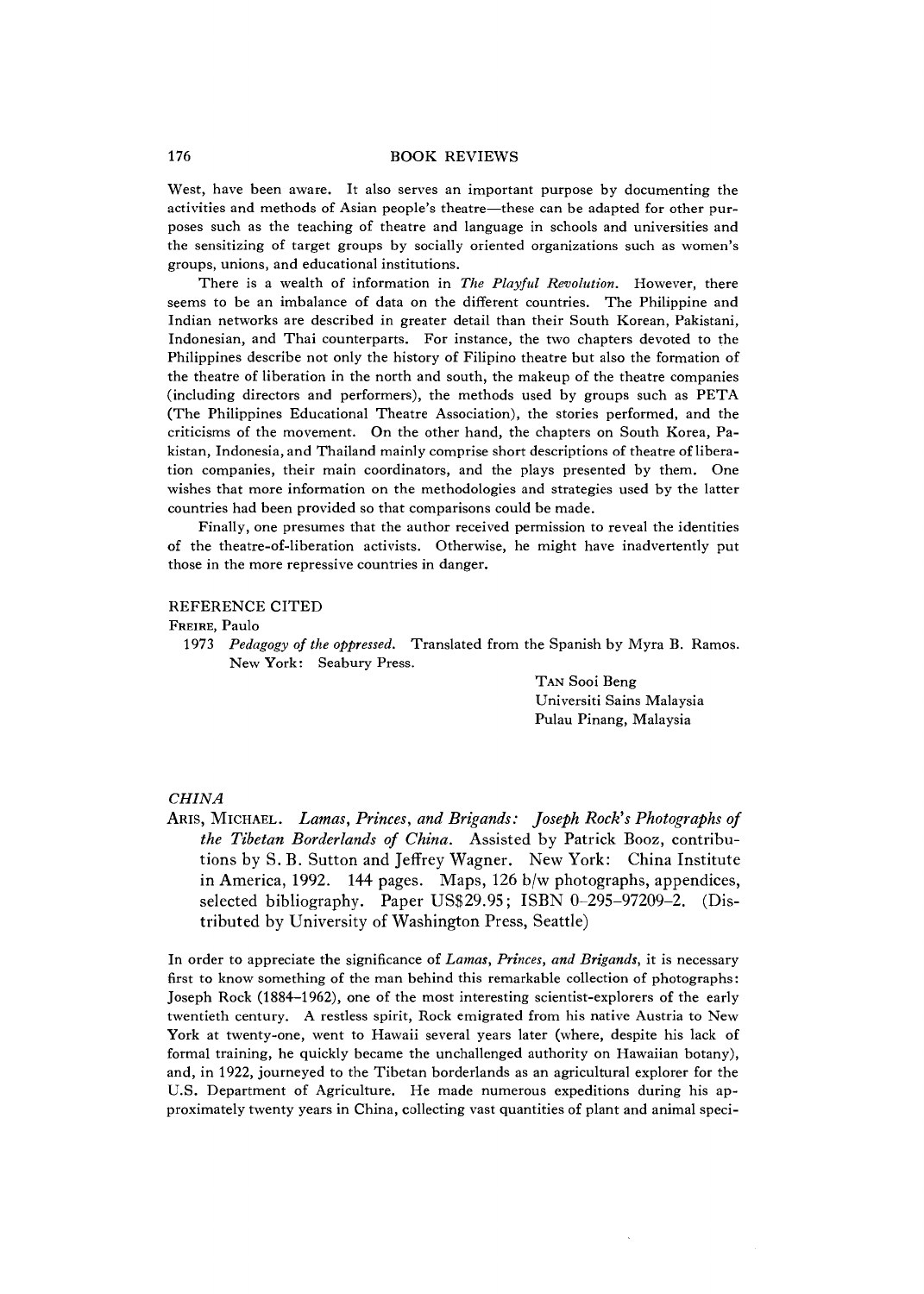#### BOOK REVIEWS 177

mens and taking thousands of photographs. As time passed he became increasingly interested in the culture of the Naxi people of Yunnan amongst whom he lived, and devoted much energy to assembling and analyzing ethnographic material relating to them. It was only after the Revolution in 1949 that Rock left China for good. He spent his final years back in Hawaii, still active in his botanical work.

Rock was self-trained in everything he did: botany, photography, cartography, and ethnography. Sometimes his refusal to heed professional opinion proved a hindrance— he remained an amateur in cartography, for example, despite the wellintended advice of the National Geographic Society's experts. His stubbornness was occasionally an asset, however, as in botany, where his perseverance in collection and classification helped him become a worldwide authority on the subject. His pioneering studies of the Naxi, their culture, and their unique pictographs (which he deciphered) were pursued with the same interest and determination.

*Lamas Princes,and Brigands* is the catalog of an exhibition of Rock's photographs that was held at the China House Gallery in New York from 18 April to 31 July 1992. The 126 annotated photographs in the volume represent but a fraction of Rock's vast output, but they provide convincing proof of his talent and expertise as a photographer of the people with whom he shared his life. They show both the breadth and the meticulousness of his documentation, with each plate so clear as to leave no desire on the part of the viewer for further detail, yet with an overall balance that gives life to the picture as a whole. As one looks at Rock's photographs— which never seem stiff or posed— one can build from the wealth of detailed information a living and astonishingly informative ethnographic record.

Contemporary ethnographers probably take far more photographs than Rock did, but it is doubtful whether their number can make up for the amount of information that fills each of Rock's exposures. He seems also to have had a talent for making people relax in front of the camera, evidence perhaps of his humane concern for his companions. The pictures show the common people of the borderlands between Tibet and China as well as their religious and secular leaders, but Rock never neglects to include the overall environment: the houses, temples, villages, and mountains, with everything set in context. For this reason alone Rock's work "remains one of the best visual documents of prerevolutionary western China" (24). Rock was, without a doubt, "a superb photographer who used the camera sensitively" (24), and one who took great care to compose his photographs in such a way that they showed something of the habits and habitat of his subjects.

Michael Aris has contributed a short introduction on the significance of the Tibetan borderlands that provides a sensitive framework for Rock's activities and photographs. The borderlands are not simply a forgotten, marginal area between China and Tibet. In the eyes of their people they comprise a center in their own right, a center whose focus shifts in accordance with their populations' dealings with their more powerful neighbors. The people's consciousness of their own centrality gives rise to a pride in their autonomy far from the seats of great political power. This pride and self-confidence seems to radiate, from the faces we meet in this volume; one sees an occasional look of suspicion, but never one of self-debasement.

Aris's essay ends on a somewhat pessimistic note, reporting that the old political and religious structures have been largely destroyed since the Revolution. The ethnic groups that supported these structures are still in existence, though, leaving us the hope that one day the ancient structures may revive, as is now happening among ethnic groups in Siberia.